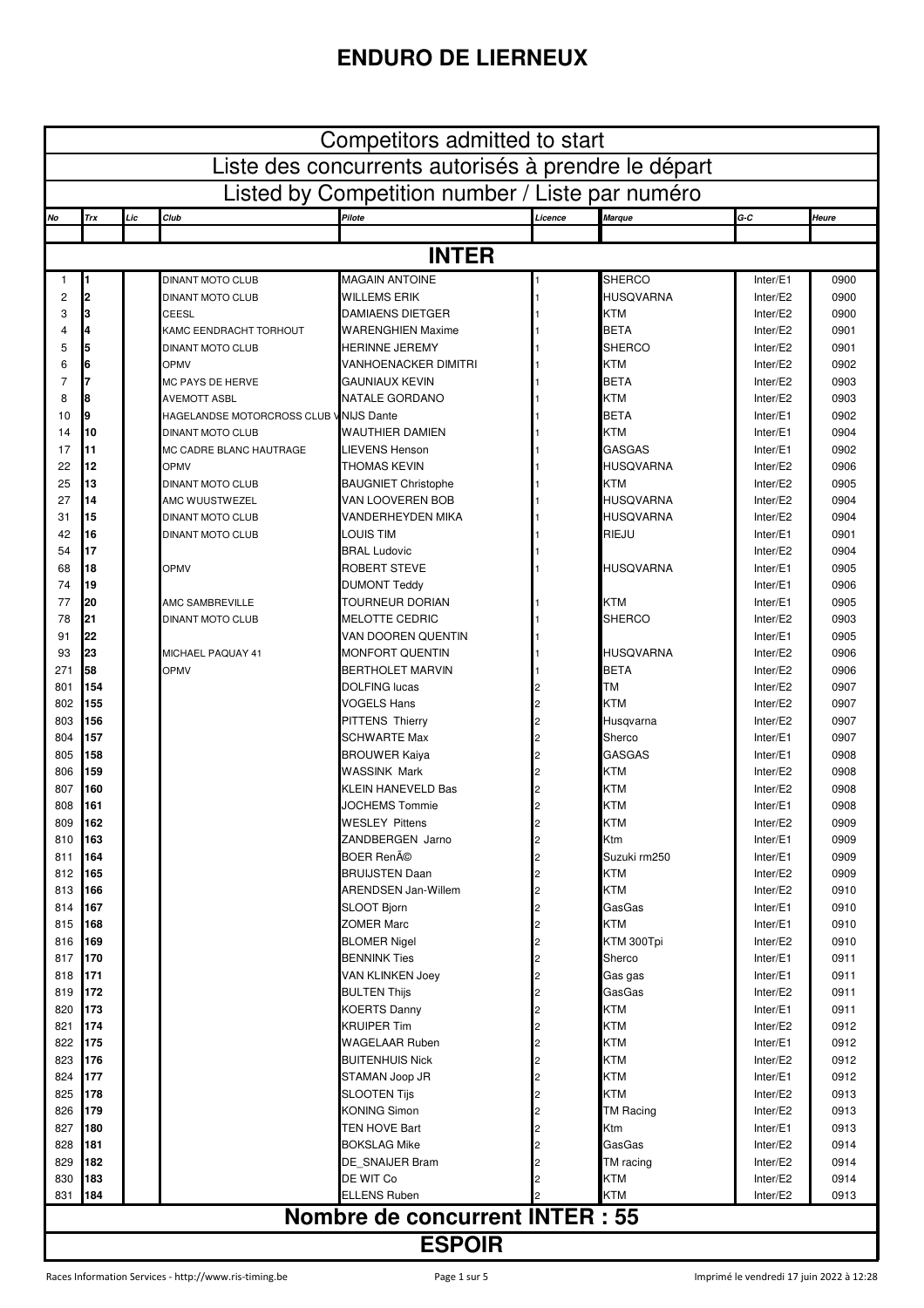| 105           | 26         | <b>MC SCHELDELAND</b>                           | <b>DE SNOECK Basil</b>                             |   | <b>SHERCO</b>                   | Espoirs/125                  | 0922         |
|---------------|------------|-------------------------------------------------|----------------------------------------------------|---|---------------------------------|------------------------------|--------------|
| 111           | 27         | KAMC EENDRACHT TORHOUT                          | <b>SONCK EMILE</b>                                 |   | <b>SHERCO</b>                   | Espoirs/125                  | 0922         |
| 112           | 28         | HAGELANDSE MOTORCROSS CLUB V MERTENS Bruce      |                                                    |   | <b>BETA</b>                     | Espoirs/OPEN                 | 0922         |
| 114           | 29         |                                                 | <b>NIJS Lucas</b>                                  |   |                                 | Espoirs/OPEN                 | 0921         |
| 116           | 30         | <b>DINANT MOTO CLUB</b>                         | <b>VERHEYEN NATHAN</b>                             |   | <b>KTM</b>                      | Espoirs/125                  | 0919         |
| 117           | 31         | <b>DINANT MOTO CLUB</b>                         | LANIS Mathieu Cédric                               |   | <b>FANTIC</b>                   | Espoirs/125                  | 0923         |
| 126           | 34         | <b>DINANT MOTO CLUB</b>                         | <b>TASSEROUL Florent</b>                           |   | HUSQVARNA                       | Espoirs/OPEN                 | 0923         |
| 127           | 35         | AMC SAMBREVILLE                                 | <b>MAROIT THIBAUT</b>                              |   | <b>KTM</b>                      | Espoirs/OPEN                 | 0920         |
| 128           | 36         | <b>MCC BEAUMONT</b>                             | SENTE ARTHUR                                       |   | <b>SHERCO</b>                   | Espoirs/OPEN                 | 0920         |
| 139<br>141    | 38<br>39   | F.P.C.N.A.<br><b>DINANT MOTO CLUB</b>           | <b>TICHOUX Florian</b><br><b>ROBERT Martin</b>     |   | <b>GAS GAS</b><br><b>FANTIC</b> | Espoirs/OPEN                 | 0919<br>0919 |
| 152           | 41         | <b>DINANT MOTO CLUB</b>                         | <b>BRUGGEMAN Simon</b>                             |   | <b>KTM</b>                      | Espoirs/OPEN<br>Espoirs/OPEN | 0920         |
| 169           | 42         | <b>MC PAYS DE HERVE</b>                         | <b>PAUWELS Denis</b>                               |   | <b>TM</b>                       | Espoirs/OPEN                 | 0923         |
| 175           | 43         | MC CADRE BLANC HAUTRAGE                         | <b>LIEVENS Clint</b>                               |   | <b>HUSQVARNA</b>                | Espoirs/OPEN                 | 0921         |
| 178           | 44         | <b>DINANT MOTO CLUB</b>                         | <b>HENAUT Nelson</b>                               |   | <b>HUSQVARNA</b>                | Espoirs/OPEN                 | 0923         |
| 184           | 45         | <b>DINANT MOTO CLUB</b>                         | <b>MALCOTTE Aymeric</b>                            |   | RIEJU                           | Espoirs/OPEN                 | 0921         |
| 888           | 202        |                                                 | VAN DER LINDE Stan                                 |   | <b>KTM</b>                      | Espoirs/125                  | 0924         |
|               |            |                                                 | Nombre de concurrent ESPOIR : 17                   |   |                                 |                              |              |
|               |            |                                                 | <b>YOUTH</b>                                       |   |                                 |                              |              |
| 103           | 24         | ENDURO ATTITUDE RACING TEAM                     | <b>FRASELLE Brieuc Joachim</b>                     |   | <b>KTM</b>                      | Youth                        | 0927         |
| 104           | 25         | <b>AVEMOTT ASBL</b>                             | <b>VUKCEVIC Hugo</b>                               |   | <b>SHERCO</b>                   | Youth                        | 0927         |
| 120           | 32         | <b>MCC BEAUMONT</b>                             | <b>SENTE Victor</b>                                |   | SHERCO                          | Youth                        | 0927         |
| 123           | 33         | <b>AVEMOTT ASBL</b>                             | FINET Mirko                                        |   | <b>SHERCO</b>                   | Youth                        | 0928         |
| 137           | 37         | <b>OPMV</b>                                     | SLUSE REmi StEphane                                |   | <b>FANTIC</b>                   | Youth                        | 0928         |
| 147           | 40         | HUBIN RICHARD SCHOOL                            | <b>ELEN Niels</b>                                  |   | SHERCO                          | Youth                        | 0928         |
|               |            |                                                 | Nombre de concurrent YOUTH : 6                     |   |                                 |                              |              |
|               |            |                                                 | <b>NATIONAUX</b>                                   |   |                                 |                              |              |
|               |            |                                                 |                                                    |   |                                 |                              |              |
| 200           | 46<br>47   | <b>DINANT MOTO CLUB</b>                         | <b>MALCOTTE Roman</b>                              |   | <b>KTM</b>                      | Nationaux/E2                 | 0935         |
| 219<br>232    | 48         | <b>MCC BEAUMONT</b><br>MICHAEL PAQUAY 41        | <b>WESTER QUENTIN</b><br><b>REMY Aubert CEcile</b> |   | GAS GAS<br><b>HUSQVARNA</b>     | Nationaux/E2<br>Nationaux/E2 | 0934<br>0936 |
| 243           | 49         | GRENSLAND ENDUROCLUB VZW                        | SMOLDEREN Glenn                                    |   | <b>HUSQVARNA</b>                | Nationaux/E2                 | 0936         |
| 244           | 50         | <b>OPMV</b>                                     | <b>CZOKOW AndrE</b>                                |   | <b>HUSQVARNA</b>                | Nationaux/E2                 | 0938         |
| 246           | 51         | MICHAEL PAQUAY 41                               | <b>REMY Gabin Kathy</b>                            |   | HUSQVARNA                       | Nationaux/E2                 | 0937         |
| 258           | 52         | <b>DINANT MOTO CLUB</b>                         | <b>BALON ANAÃL</b>                                 |   | HUSQVARNA                       | Nationaux/E2                 | 0937         |
| 259           | 53         | <b>DINANT MOTO CLUB</b>                         | <b>SMAL THOMAS</b>                                 |   | HUSQVARNA                       | Nationaux/E2                 | 0938         |
| 261           | 54         | <b>OPMV</b>                                     | BEBRONNE JErEmy RenE                               |   | <b>FANTIC</b>                   | Nationaux/E1                 | 0935         |
| 262           | 55         | KAMC EENDRACHT TORHOUT                          | <b>DHONDT Jens</b>                                 |   | <b>HUSQVARNA</b>                | Nationaux/E2                 | 0938         |
| 267           | 56         | <b>MC MIKKOLA VZW</b>                           | VAN DAMME JAIMY                                    |   | KTM                             | Nationaux/E2                 | 0934         |
| 268           | 57         | <b>MC PAYS DE HERVE</b>                         | <b>HENRARD Philippe LEopold</b>                    |   | <b>BETA</b>                     | Nationaux/E2                 | 0934         |
| 286           | 60         | <b>OPMV</b>                                     | <b>ROBERT MIKE</b>                                 |   | <b>HUSQVARNA</b>                | Nationaux/E1                 | 0936         |
| 287           | 61         | K.M.C. MOL                                      | <b>BAELEMANS KIM</b>                               |   | <b>HUSQVARNA</b>                | Nationaux/E2                 | 0935         |
| 291           | 62         | <b>OPMV</b>                                     | <b>THONON Simon</b>                                |   | <b>SHERCO</b>                   | Nationaux/E2                 | 0937         |
| 832           | 185        | <b>OPMV</b>                                     | BERTHOLET Ralph JosAO                              |   | <b>HUSQVARNA</b>                | Nationaux/E1                 | 0939         |
| 833           | 186        | KV OSTEND MOTOR SPORT                           | DEVEUX OLIVIER                                     |   | <b>HVA</b>                      | Nationaux/E2                 | 0940         |
| 834           | 187        | <b>CEESL</b>                                    | PEFFER Johan                                       | з | <b>SHERCO</b>                   | Nationaux/E2                 | 0939         |
| 837           | 210        |                                                 | <b>THEUNISSEN Sylven</b>                           |   |                                 | Nationaux/E2                 | 0941         |
| 842           | 188        | HAGELANDSE MOTORCROSS CLUB V VERSCHUERE Kristof |                                                    |   | <b>KTM</b><br>GASGAS            | Nationaux/E1                 | 0941         |
| 883<br>884    | 199<br>200 |                                                 | <b>SAASE Dario</b><br><b>BARTELDS Jurjan</b>       |   | Ktm                             | Nationaux/E1<br>Nationaux/E2 | 0940<br>0940 |
| 885           | 201        |                                                 | DE ZWAAN Gerben                                    |   | Husqvarna                       | Nationaux/E2                 | 0940         |
| 894           | 208        | CEESL                                           | URBANY GEOFFREY                                    |   | <b>SHERCO</b>                   | Nationaux/E2                 | 0939         |
| 895           | 209        | CEESL                                           | <b>FUDVOYE Thibaut</b>                             |   | <b>KTM</b>                      | Nationaux/E2                 | 0939         |
|               |            |                                                 | <b>Nombre de concurrent NATIONAUX : 25</b>         |   |                                 |                              |              |
| <b>JUNIOR</b> |            |                                                 |                                                    |   |                                 |                              |              |
| 292           | 63         | ENDURO CLUB TOURNAI                             | PHILIPRONT Charly                                  |   | <b>HUSQVARNA</b>                | Junior/E1                    | 1019         |
| 294           | 64         | <b>AMPL</b>                                     | LOWIES Jérôme24/06                                 |   | <b>SHERCO</b>                   | Junior/E1                    | 1019         |
| 297           | 59         | AMC SAMBREVILLE                                 | <b>DEFOIN Nicolas</b>                              |   | <b>HONDA</b>                    | Junior/E1                    | 1014         |
| 509           | 112        | GRENSLAND ENDUROCLUB VZW                        | DE BAERDEMAEKER Robby                              |   | TM-RACING                       | Junior/E2                    | 1017         |
| 514           | 113        | <b>ENDURO CLUB TOURNAI</b>                      | <b>WILMART Nicolas</b>                             |   | HUSQVARNA FE 350                | Junior/E2                    | 1020         |
| 516           | 114        | ENDURO CLUB TOURNAI                             | VAN KEER Damien                                    |   | <b>KTM</b>                      | Junior/E2                    | 1020         |
| 517           | 115        | <b>DINANT MOTO CLUB</b>                         | <b>BRANCART Laurent</b>                            |   | <b>HUSQVARNA</b>                | Junior/E2                    | 1016         |
| 519           | 121        | MICHAEL PAQUAY 41                               | LEPÄRE Geoffrey Gilbert                            |   | KTM EXC 300 TPI                 | Junior/E2                    | 1018         |
| 521           | 122        | GRENSLAND ENDUROCLUB VZW                        | PHILIPS HENDRIK                                    |   | <b>KTM</b>                      | Junior/E2                    | 1018         |
| 525           | 123        | AMC DE TOEKOMST DWORP                           | VANDERSTAPPEN Pieter Mark                          |   | <b>KTM</b>                      | Junior/E1                    | 1018         |
| 526           | 124        | <b>DINANT MOTO CLUB</b>                         | LAMOULINE Arnaud                                   |   | <b>HUSQVARNA</b>                | Junior/E2                    | 1013         |
| 531           | 125        | <b>TCCA</b>                                     | <b>THUMILAIRE Gilles Philippe</b>                  |   | <b>KTM</b>                      | Junior/E2                    | 1018         |
| 535           | 126        | <b>DINANT MOTO CLUB</b>                         | VANCRANENBROECK LAWRENCE                           |   | <b>GASGAS</b>                   | Junior/E1                    | 1013         |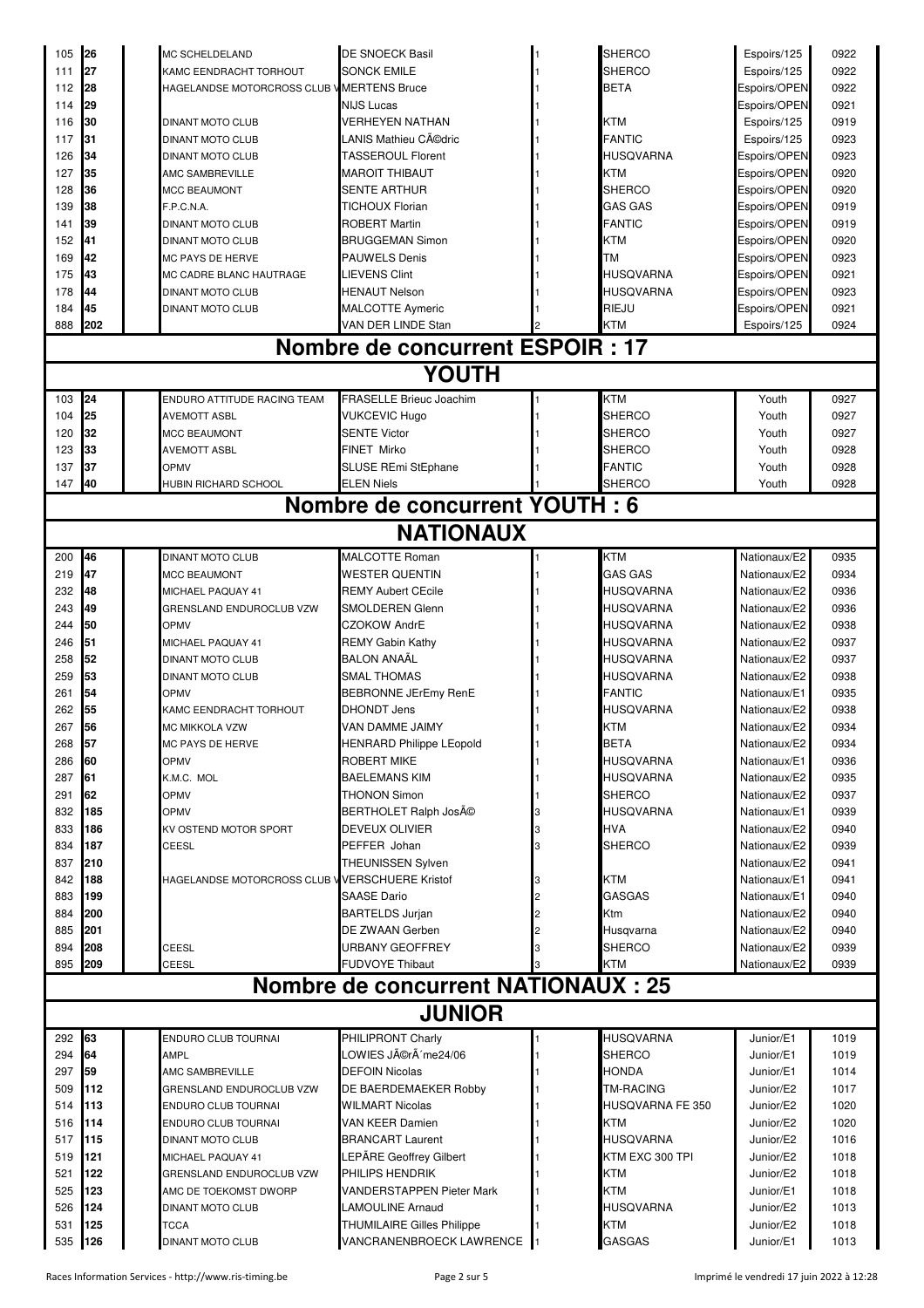|            | 127                              | <b>ENDURO CLUB TOURNAI</b>   | <b>BROGNEZ Benjamin</b>                           |  | <b>HUSQVARNA</b>        | Junior/E1        | 1020         |  |  |  |  |
|------------|----------------------------------|------------------------------|---------------------------------------------------|--|-------------------------|------------------|--------------|--|--|--|--|
| 538        | 128                              | MC SCHELDELAND               | <b>BURGHGRAEVE Geoffroy</b>                       |  | <b>TM</b>               | Junior/E1        | 1016         |  |  |  |  |
| 539        | 129                              | <b>RUMESM METTET</b>         | <b>CASTAIGNE EMMANUEL</b>                         |  | <b>HUSQUVARNA</b>       | Junior/E1        | 1015         |  |  |  |  |
| 541        | 130                              | <b>DINANT MOTO CLUB</b>      | GEURINCKX Jonathan                                |  | HONDA                   | Junior/E2        | 1014         |  |  |  |  |
| 545        | 211                              | <b>AVEMOTT ASBL</b>          | <b>MARCHAL ELISE</b>                              |  | SHERCO                  | Junior/E1        | 1021         |  |  |  |  |
| 549        | 132                              | MC PAYS DE HERVE             | LAMY Nicolas                                      |  | <b>HONDA CRF 300 RX</b> | Junior/E2        | 1017         |  |  |  |  |
| 552        | 133                              | <b>AVEMOTT ASBL</b>          | GALANTE Florian                                   |  | SHERCO                  | Junior/E1        | 1014         |  |  |  |  |
| 553        | 134                              | AMC EVERGEM                  | <b>COUVREUR Levi</b>                              |  | HUSQVARNA               | Junior/E1        | 1021         |  |  |  |  |
| 557        | 135                              | AMC SAMBREVILLE              | <b>MEULDERS FABIAN</b>                            |  | <b>GASGAS</b>           | Junior/E2        | 1011         |  |  |  |  |
| 558        | 136                              | MC CADRE BLANC HAUTRAGE      | <b>BONFOND Julien Marc</b>                        |  | HUSQVARNA               | Junior/E2        | 1011         |  |  |  |  |
| 565        | 137                              |                              | <b>BATTICE J.</b>                                 |  |                         | Junior/E1        | 1017         |  |  |  |  |
| 566        | 138                              | <b>MC PAYS DE HERVE</b>      | <b>CORTEIL Mathieu Alain</b>                      |  | YAMAHA                  | Junior/E1        | 1011         |  |  |  |  |
| 568        | 139                              |                              | <b>TARGNION QUENTIN</b>                           |  | KTM                     |                  |              |  |  |  |  |
|            |                                  | CEESL                        |                                                   |  |                         | Junior/E1        | 1013         |  |  |  |  |
| 570        | 140                              | DINANT MOTO CLUB             | <b>CHARLES DE MOOR Edouard</b>                    |  | YAMAHA                  | Junior/E1        | 1012         |  |  |  |  |
| 571        | 141                              | <b>DINANT MOTO CLUB</b>      | <b>MAGAIN Maxence</b>                             |  | HONDA                   | Junior/E2        | 1014         |  |  |  |  |
| 573        | 142                              | AMC SAMBREVILLE              | <b>GUILLAUME THIBAULT</b>                         |  |                         | Junior/E1        | 1015         |  |  |  |  |
| 574        | 143                              | ENDURO ATTITUDE RACING TEAM  | <b>VINKEN QUENTIN</b>                             |  | <b>KTM</b>              | Junior/E1        | 1012         |  |  |  |  |
| 575        | 144                              | DINANT MOTO CLUB             | <b>BLAIMONT Tanguy</b>                            |  | HUSQVARNA               | Junior/E1        | 1016         |  |  |  |  |
| 577        | 145                              | <b>MC PAYS DE HERVE</b>      | <b>THONE Olivier</b>                              |  | TМ                      | Junior/E2        | 1017         |  |  |  |  |
| 578        | 146                              | <b>MTC VRIJBOS VZW</b>       | <b>DEJONCKHEERE Dries</b>                         |  | KTM EXC 300 2021        | Junior/E2        | 1015         |  |  |  |  |
| 580        | 147                              | MC PAYS DE HERVE             | SERVAIS ADRIEN                                    |  | HONDA                   | Junior/E1        | 1012         |  |  |  |  |
| 586        | 148                              | <b>DINANT MOTO CLUB</b>      | <b>VLEGELS THOMAS</b>                             |  | <b>BETA</b>             | Junior/E2        | 1016         |  |  |  |  |
| 587        | 149                              | <b>ENDURO CLUB TOURNAI</b>   | <b>BAERT Pierre-Emilien</b>                       |  | HUSQVARNA               | Junior/E2        | 1020         |  |  |  |  |
| 591        | 150                              | DINANT MOTO CLUB             | ERNOUX ANTOINE                                    |  |                         | Junior/E1        | 1015         |  |  |  |  |
| 593        | 151                              | ENDURO CLUB CHIMAY           | PRIGNEAUX FLORENT                                 |  | KTM                     | Junior/E1        | 1019         |  |  |  |  |
| 594        | 152                              | AMC SAMBREVILLE              | <b>CHARLES Corentin Jean</b>                      |  | GASGAS                  | Junior/E1        | 1019         |  |  |  |  |
| 597        | 153                              | AMC SAMBREVILLE              | <b>ANDRE Bruno</b>                                |  | KTM EXC-F 250           | Junior/E1        | 1021         |  |  |  |  |
| 872        | 189                              | MC PAYS DE HERVE             | <b>SCHEEN Olivier</b>                             |  | BETA                    | Junior/E1        | 1022         |  |  |  |  |
| 882        | 198                              | OMBRET-AMAY MOTO CLUB        | GERSTMANS Stessy Robert                           |  | BETA                    | Junior/E2        | 1021         |  |  |  |  |
| 891        | 205                              | R.L.M.O.A.                   | VAN CAMPENHOUT Loic                               |  | HONDA                   | Junior/E1        | 1022         |  |  |  |  |
| 892        | 206                              | TRAININGSVERGUNNING MSVL     | <b>MOORS Michiel</b>                              |  | SHERCO                  | Junior/E2        | 1022         |  |  |  |  |
| 893        | 207                              | CEESL                        | <b>MAYERES Julien</b>                             |  | HONDA                   | Junior/E1        | 1022         |  |  |  |  |
|            | Nombre de concurrent JUNIOR : 45 |                              |                                                   |  |                         |                  |              |  |  |  |  |
|            |                                  |                              |                                                   |  |                         |                  |              |  |  |  |  |
|            |                                  |                              | <b>GENTLEMEN</b>                                  |  |                         |                  |              |  |  |  |  |
| 300        | 65                               | KAMC EENDRACHT TORHOUT       | <b>SCHEPENS PETER</b>                             |  | <b>SHERCO</b>           | Gentlemen        | 0948         |  |  |  |  |
| 302        | 66                               | ENDURO CLUB TOURNAI          | <b>BEREAUX David</b>                              |  | HUSQVARNA               | Gentlemen        | 0949         |  |  |  |  |
| 305        | 67                               | K.A.M.V. MORTSEL             | VANNESTE Christopher Bjorn                        |  | <b>KTM</b>              | Gentlemen        | 0946         |  |  |  |  |
| 310        | 68                               | GRENSLAND ENDUROCLUB VZW     | <b>MARCOEN KAREL</b>                              |  | TM RACING               | Gentlemen        | 0951         |  |  |  |  |
| 313        | 69                               |                              |                                                   |  |                         |                  |              |  |  |  |  |
| 316        |                                  |                              |                                                   |  |                         |                  |              |  |  |  |  |
|            |                                  | CEESL                        | <b>CHARNEUX FRANCOIS</b>                          |  | HUSQVARNA               | Gentlemen        | 0952         |  |  |  |  |
|            | 70                               | <b>CEESL</b>                 | <b>CUVELIER DAVID</b>                             |  | KTM                     | Gentlemen        | 0950         |  |  |  |  |
| 318        | 71                               | GRENSLAND ENDUROCLUB VZW     | <b>PENNINCKX Gunther</b>                          |  | <b>HUSQVARNA</b>        | Gentlemen        | 0951         |  |  |  |  |
| 324        | 72                               | GRENSLAND ENDUROCLUB VZW     | <b>VANGENECHTEN Ivan</b>                          |  | SHERCO                  | Gentlemen        | 0951         |  |  |  |  |
| 326        | 73                               | <b>OPMV</b>                  | <b>GRILLO BUSUITO Michael</b>                     |  | <b>KTM</b>              | Gentlemen        | 0948         |  |  |  |  |
| 328        | 74                               | GRENSLAND ENDUROCLUB VZW     | <b>BOURBON FRANK</b>                              |  | HUSQVARNA               | Gentlemen        | 0951         |  |  |  |  |
| 337        | 75                               | CEESL                        | <b>DEPREZ Christophe Guy</b>                      |  | <b>KTM</b>              | Gentlemen        | 0946         |  |  |  |  |
| 346        | 76                               | <b>OPMV</b>                  | <b>DANSE LUDOVIC</b>                              |  | GAS GAS                 | Gentlemen        | 0946         |  |  |  |  |
| 351        | 77                               |                              | PLASSCHAERT C                                     |  |                         | Gentlemen        | 0950         |  |  |  |  |
| 360        | 78                               | GRENSLAND ENDUROCLUB VZW     | <b>CRAENHALS TOM</b>                              |  | HUSQVARNA               | Gentlemen        | 0950         |  |  |  |  |
| 365        | 79                               | AMC SAMBREVILLE              | <b>BRASSEUR Patrick</b>                           |  | SHERCO 125              | Gentlemen        | 0948         |  |  |  |  |
| 369        | 80                               | RMC PIERREUX MONT ST GUIBERT | <b>DUMONT FREDERIC</b>                            |  | <b>KTM</b>              | Gentlemen        | 0947         |  |  |  |  |
| 373        | 81                               | MICHAEL PAQUAY 41            | HALLET Jean-Fran§ois Albert                       |  | HVA                     | Gentlemen        | 0952         |  |  |  |  |
| 374        | 82                               | DINANT MOTO CLUB             | HALLEUX FLORIAN                                   |  | SHERCO                  | Gentlemen        | 0947         |  |  |  |  |
| 379        | 83                               | AMC DE TOEKOMST DWORP        | <b>MINNE CEDRIC</b>                               |  | HUSQVARNA               | Gentlemen        | 0947         |  |  |  |  |
| 380        | 84                               | <b>DINANT MOTO CLUB</b>      | MILAZZO Boris                                     |  | BETA                    | Gentlemen        | 0950         |  |  |  |  |
| 386        | 85                               |                              | <b>ERGO Nicolas</b>                               |  |                         | Gentlemen        | 0949         |  |  |  |  |
| 391        | 86                               | ENDURO CLUB TOURNAI          | <b>DECOURT Philippe</b>                           |  | <b>HUSQVARNA</b>        | Gentlemen        | 0949         |  |  |  |  |
| 396        | 87                               | ROYAL CINEY MC               | VAN MEULECOM Francois                             |  | KTM                     | Gentlemen        | 0953         |  |  |  |  |
| 879        | 195                              | <b>OPMV</b>                  | LAATS Lionel                                      |  | BETA                    | Gentlemen        | 0952         |  |  |  |  |
| 880        | 196                              |                              | TER HAAR Roelan                                   |  | Husqvarna               | Gentlemen        | 0953         |  |  |  |  |
| 881        | 197                              |                              | <b>KEMPER Daniel</b>                              |  | KTM                     | Gentlemen        | 0952         |  |  |  |  |
| 890        | 204                              | TRAININGSVERGUNNING MSVL     | <b>KRAAI DAVE</b>                                 |  | <b>BETA</b>             | Gentlemen        | 0953         |  |  |  |  |
|            |                                  |                              | <b>Nombre de concurrent GENTLEMEN : 27</b>        |  |                         |                  |              |  |  |  |  |
|            |                                  |                              | <b>EXPERT</b>                                     |  |                         |                  |              |  |  |  |  |
|            |                                  |                              |                                                   |  |                         |                  |              |  |  |  |  |
| 400        | 88                               | GRENSLAND ENDUROCLUB VZW     | LIJNEN AUGUST                                     |  | HUSQVARNA               | Expert           | 1000         |  |  |  |  |
| 401        | 89                               | DINANT MOTO CLUB             | MONFORT BRUNO                                     |  | HUSQVARNA               | Expert           | 0958         |  |  |  |  |
| 402        | 90                               | DINANT MOTO CLUB             | <b>SCHEEN PIERRE</b>                              |  | KTM                     | Expert           | 0958         |  |  |  |  |
| 403        | 91                               | <b>DINANT MOTO CLUB</b>      | OLISLAGERS STEPHANE                               |  | HUSQVARNA               | Expert           | 1001         |  |  |  |  |
| 407<br>408 | 92<br>93                         | OPMV<br>MC PAYS DE HERVE     | <b>SLUSE VINCENT</b><br><b>BAGUETTE Corneille</b> |  | HUSQVARNA<br>TМ         | Expert<br>Expert | 0959<br>1000 |  |  |  |  |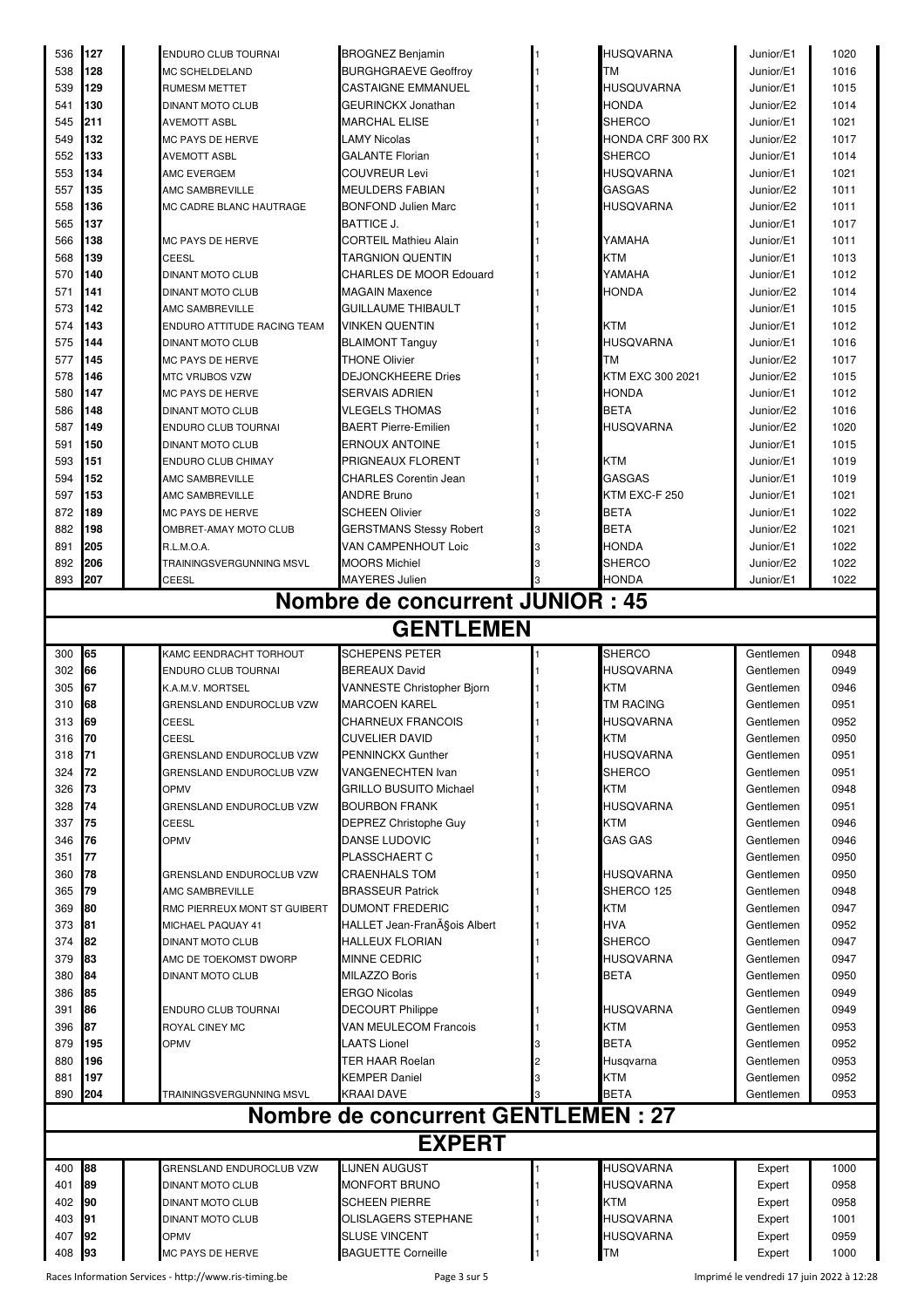| 409        | 94         | MC CADRE BLANC HAUTRAGE                      | <b>DECLERCQ EDDY</b>                        | <b>KTM</b>                        | Expert                   | 1003         |
|------------|------------|----------------------------------------------|---------------------------------------------|-----------------------------------|--------------------------|--------------|
| 418        | 95         | DINANT MOTO CLUB                             | HUMBLET FREDERIC                            | <b>HUSQVARNA</b>                  | Expert                   | 1002         |
| 419        | 96         | <b>DINANT MOTO CLUB</b>                      | <b>VERHEYEN Alex</b>                        | <b>KTM</b>                        | Expert                   | 1004         |
|            |            |                                              |                                             |                                   |                          |              |
| 420        | 97         | OMBRET-AMAY MOTO CLUB                        | <b>ROBERT Vincent</b>                       | <b>KTM</b>                        | Expert                   | 1002         |
| 441        | 98         | OPMV                                         | ROBERT JEAN-MICHEL                          | <b>KTM</b>                        | Expert                   | 0959         |
| 443        | 99         | RACING CENTER EVENTS                         | POS Albert                                  | KTM                               | Expert                   | 1002         |
| 449        | 100        | CEESL                                        | <b>MELARD JOSEPH</b>                        | <b>KTM</b>                        |                          | 0959         |
|            |            |                                              |                                             |                                   | Expert                   |              |
| 457        | 101        |                                              | DAPHNE J.                                   |                                   | Expert                   | 1003         |
| 462        | 102        | MC CADRE BLANC HAUTRAGE                      | <b>HECQUET PIERRE</b>                       | YAMAHA                            | Expert                   | 1000         |
| 465        | 103        | MC PAYS DE HERVE                             | DELSUPEXHE Joel                             | <b>TM</b>                         | Expert                   | 0958         |
| 466        | 104        | OPMV                                         | RALET PIERRE                                | <b>SHERCO</b>                     |                          | 1003         |
|            |            |                                              |                                             |                                   | Expert                   |              |
| 472        | 105        | TRIAL CLUB DE LA MOLIGNEE                    | <b>CARLY Benoit</b>                         | <b>KTM</b>                        | Expert                   | 1001         |
| 473        | 106        | <b>MCC BEAUMONT</b>                          | SENTE FREDERIC                              | <b>SHERCO</b>                     | Expert                   | 1004         |
| 480        | 107        | AMC DE TOEKOMST DWORP                        | <b>BUELINCKX HARRY</b>                      | <b>KTM</b>                        | Expert                   | 1003         |
| 487        | 108        | DINANT MOTO CLUB                             | DELEPINE Gérald                             | <b>SHERCO</b>                     | Expert                   | 1002         |
|            |            |                                              |                                             |                                   |                          |              |
| 488        | 109        | DINANT MOTO CLUB                             | <b>DANDOY Antoine</b>                       | <b>HONDA</b>                      | Expert                   | 1004         |
| 491        | 110        | TRIAL CLUB DE LA MOLIGNEE                    | DE COPPIN DE FALAÃN Jean Feuillie           | <b>KTM</b>                        | Expert                   | 1004         |
| 499        | 111        | GRENSLAND ENDUROCLUB VZW                     | <b>THAENS Erik Pierre</b>                   | <b>BETA</b>                       | Expert                   | 1001         |
| 874        | 190        | OPMV                                         | DOEMER Reginald                             | <b>HUSQVARNA</b>                  | Expert                   | 1005         |
|            |            |                                              |                                             |                                   |                          |              |
| 875        | 191        |                                              | <b>MOULIJN leonard</b>                      | ktm 125cc                         | Expert                   | 1005         |
| 876        | 192        | <b>GRENSLAND ENDUROCLUB VZW</b>              | <b>HEYLEN Marc</b>                          | <b>HUSQVARNA</b>                  | Expert                   | 1005         |
| 877        | 193        |                                              | SIEBERTZ Jörq                               | Sherco                            | Expert                   | 1006         |
| 878        | 194        |                                              | <b>BERGER Stefan</b>                        | KTM xcw                           | Expert                   | 1006         |
|            |            |                                              |                                             |                                   |                          |              |
| 889        | 203        | DINANT MOTO CLUB                             | LORIAUX Christian                           | <b>HUSKY</b>                      | Expert                   | 1005         |
|            |            |                                              | Nombre de concurrent EXPERT : 30            |                                   |                          |              |
|            |            |                                              |                                             |                                   |                          |              |
|            |            |                                              | <b>RANDONNEUR</b>                           |                                   |                          |              |
|            |            |                                              |                                             |                                   |                          |              |
| 602        | 601        | OPMV                                         | <b>FRANCHIMONT Joel</b>                     | <b>KTM</b>                        | Randonneur               | 1029         |
| 613        | 602        | CEESL                                        | <b>DELAVAL Nathan</b>                       | <b>HUQSVARNA</b>                  | Randonneur               | 1034         |
| 614        | 603        | <b>AVEMOTT ASBL</b>                          | <b>GRANDJEAN Marian</b>                     | <b>SHERCO</b>                     | Randonneur               | 1031         |
| 615        | 604        | AMC ORP-LE-GRAND                             | ALEXNAT John Edmond                         | KTM 250TPI                        | Randonneur               | 1041         |
|            |            |                                              |                                             |                                   |                          |              |
| 623        | 605        | <b>DINANT MOTO CLUB</b>                      | LIÄNARD Gauthier Albert                     | YAMAHA WRF                        | Randonneur               | 1040         |
| 629        | 606        | AMC ORP-LE-GRAND                             | DEMBO MARQUES Jorge                         | KTM                               | Randonneur               | 1037         |
| 636        | 607        | AMC ORP-LE-GRAND                             | <b>CLAREBOTS Frank</b>                      | <b>KTM</b>                        | Randonneur               | 1028         |
| 637        | 668        | ENDURO CLUB CHIMAY                           | <b>WANTEN Luc Marcel</b>                    | <b>KTM</b>                        | Randonneur               | 1033         |
| 640        | 609        | OPMV                                         | <b>CHAMPON Christophe Georges</b>           | <b>SHERCO</b>                     | Randonneur               | 1030         |
|            |            |                                              |                                             |                                   |                          |              |
| 646        | 610        | GRENSLAND ENDUROCLUB VZW                     | <b>VANHOVE Marcel</b>                       | <b>KTM</b>                        | Randonneur               | 1032         |
| 652        | 611        | DINANT MOTO CLUB                             | LEFÃVRE Frédéric Rodolphe                   | <b>FANTIC</b>                     | Randonneur               | 1037         |
| 655        | 612        |                                              | KERSTENS F                                  |                                   | Randonneur               | 1038         |
| 656        | 613        | AMC WUUSTWEZEL                               | KONINCKX Glenn                              | <b>KTM</b>                        | Randonneur               | 1038         |
|            |            |                                              | VAN OEVELEN C                               |                                   | Randonneur               | 1038         |
| 657        | 614        |                                              |                                             |                                   |                          |              |
| 658        | 615        | AMC WUUSTWEZEL                               | DECKERS Alexander                           | <b>KTM</b>                        | Randonneur               | 1039         |
| 659        | 616        | AMC WUUSTWEZEL                               | <b>BUISSERET EMILE</b>                      | KTM                               | Randonneur               | 1039         |
| 660        | 617        | GRENSLAND ENDUROCLUB VZW                     | VAN DEN WYNGAERT Yannick                    | <b>SHERCO</b>                     | Randonneur               | 1039         |
| 672        | 619        | <b>DINANT MOTO CLUB</b>                      | LAMBERT Denis Philippe                      | <b>HUSQVARNA</b>                  | Randonneur               | 1033         |
|            |            |                                              |                                             |                                   |                          |              |
| 673        | 620        | ROYAL CINEY MC                               | <b>CLAESSENS Louis</b>                      | YAMAHA                            | Randonneur               | 1033         |
| 674        | 621        | <b>DINANT MOTO CLUB</b>                      | <b>MARLAIR Eddy</b>                         | KTM EXC 250                       | Randonneur               | 1030         |
| 680        | 622        | <b>DINANT MOTO CLUB</b>                      | <b>MALHERBE Geoffrey</b>                    | GASGAS EC300                      | Randonneur               | 1033         |
| 684        | 623        | ENDURO CLUB CHIMAY                           | COLLARD Pierre                              | SHERCO                            | Randonneur               | 1031         |
| 688        | 624        | AMC ORP-LE-GRAND                             | <b>BREMS Domien Andre</b>                   | KTM                               | Randonneur               | 1041         |
|            |            |                                              |                                             |                                   |                          |              |
| 704        | 626        | <b>DINANT MOTO CLUB</b>                      | <b>DYLST Lionel Roger</b>                   | <b>GASGAS</b>                     | Randonneur               | 1035         |
| 708        | 628        | AVEMOTT ASBL                                 | <b>NOPERE Christophe</b>                    | <b>SHERCO</b>                     | Randonneur               | 1029         |
| 717        | 629        | MC PAYS DE HERVE                             | FISSETTE DIDIER                             | <b>TM RACING</b>                  | Randonneur               | 1032         |
| 721        | 630        | AMC ORP-LE-GRAND                             | <b>BORRE Sam</b>                            | <b>BETA RR</b>                    | Randonneur               | 1039         |
| 722        | 631        | RMU WAVRIEN                                  | NICOLAS Jean-Francois                       | KTM                               | Randonneur               | 1028         |
|            |            |                                              |                                             |                                   |                          |              |
| 723        | 632        | AVEMOTT ASBL                                 | LAMOULINE THIBAULT                          | <b>SHERCO</b>                     | Randonneur               | 1037         |
| 729        | 633        | DINANT MOTO CLUB                             | <b>DAVE MICHEL</b>                          | <b>KTM</b>                        | Randonneur               | 1037         |
| 730        | 634        | AMC ORP-LE-GRAND                             | <b>BULACIO BOSSIO Guillermo</b>             | <b>KTM</b>                        | Randonneur               | 1041         |
| 731        | 635        | MICHAEL PAQUAY 41                            | <b>MIGNON Paul</b>                          | <b>KTM</b>                        | Randonneur               | 1036         |
| 734        | 636        | MICHAEL PAQUAY 41                            | DETRY Gilles                                | <b>GASGAS</b>                     | Randonneur               | 1036         |
|            |            |                                              |                                             |                                   |                          |              |
| 745        | 637        | <b>MC PAYS DE HERVE</b>                      | DELSUPEXHE Henri Antoine                    | <b>TM</b>                         | Randonneur               | 1032         |
| 746        | 638        | MC PAYS DE HERVE                             | <b>BAUWENS Philippe Oscar</b>               | TM                                | Randonneur               | 1032         |
| 760        | 641        | CEESL                                        | CAREZ Raphael                               | <b>HUQSVARNA</b>                  | Randonneur               | 1034         |
| 766        | 642        | MC SCHELDELAND                               | MORTREU LOUIS                               | <b>SHERCO</b>                     | Randonneur               | 1036         |
| 767        | 643        | <b>AVEMOTT ASBL</b>                          | DE CLERCK Mattias                           | KTM                               | Randonneur               | 1031         |
|            |            |                                              |                                             |                                   |                          |              |
| 770        | 644        | CEESL                                        | PIERRET Kevin                               | <b>KTM</b>                        | Randonneur               | 1034         |
| 772        | 645        |                                              | CRUITS Christian                            |                                   | Randonneur               | 1035         |
| 773        |            |                                              |                                             |                                   |                          |              |
|            | 646        | <b>AVEMOTT ASBL</b>                          | GILLIJNS Julien                             | <b>SHERCO</b>                     | Randonneur               | 1029         |
|            |            |                                              |                                             |                                   |                          |              |
| 780        | 647        | GRENSLAND ENDUROCLUB VZW                     | <b>THOMAS Gregor</b>                        | BETA 250RR                        | Randonneur               | 1034         |
| 781<br>785 | 648<br>649 | GRENSLAND ENDUROCLUB VZW<br>DINANT MOTO CLUB | <b>ADAMS JOHAN</b><br><b>PREUMONT Denis</b> | <b>HUSQVARNA</b><br><b>FANTIC</b> | Randonneur<br>Randonneur | 1035<br>1030 |